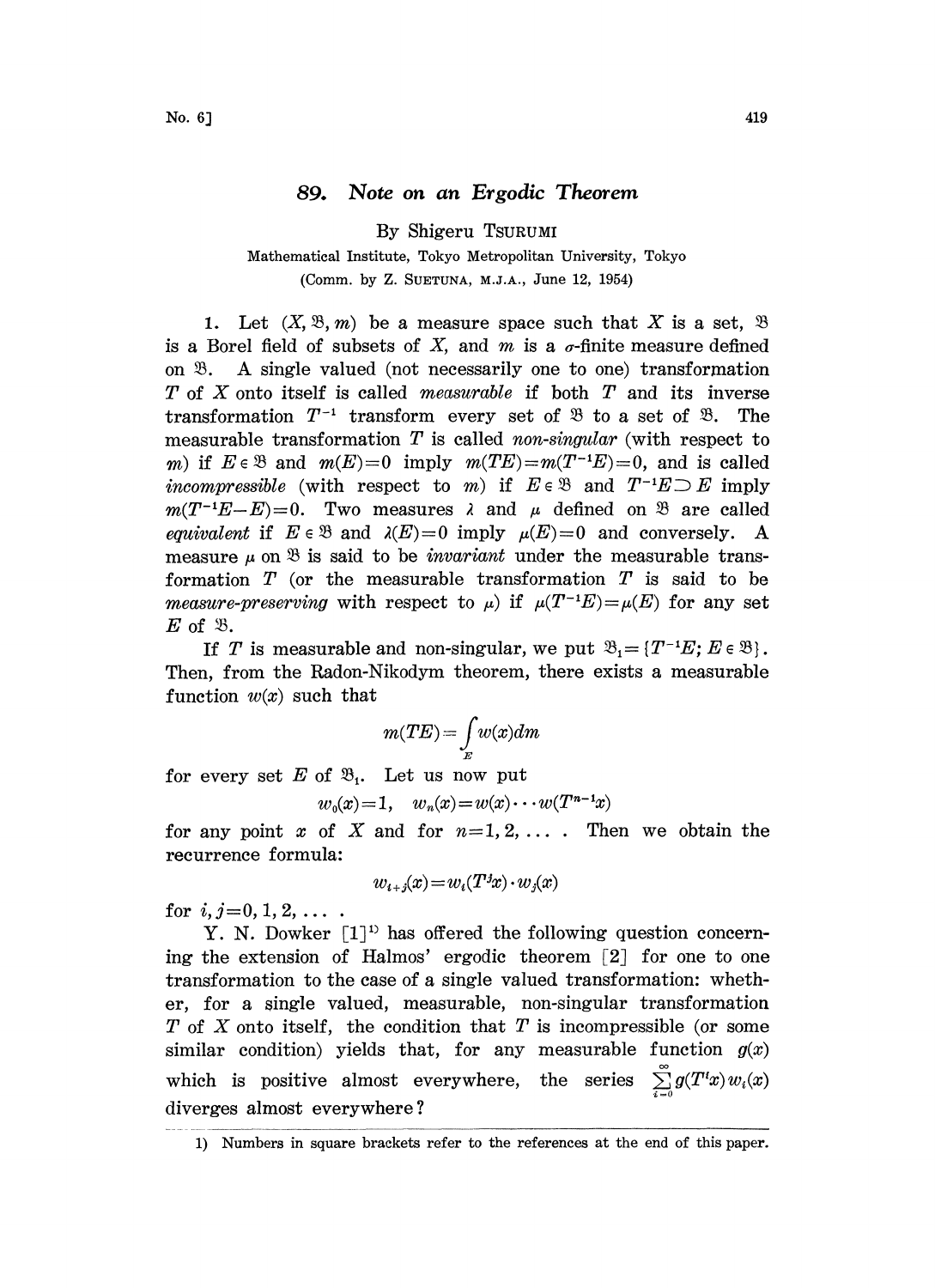420 S. TSURUMI [Vol. 30,

The purpose of this note is to show that even if we assume the existence of a finite invariant measure equivalent to  $m$  (which is obviously a stronger assumption than the incompressibility of  $T$ ), the above series does not necessarily diverge almost everywhere.

2. In the following, we shall show two examples.

Example 1. Let us consider the collection of the linear intervals  $J_{n,k}$ 's and  $J_k$ 's in the  $(s, t)$ -plane such that

$$
\begin{aligned} &J_{1,k} {=} \left\{ (s,k) \, ; \quad 0 \leqq s < 1/2^{2k+1} \right\}, \\ &J_{2,k} {=} \left\{ (s,k) \, ; \quad 1/2^{2k+1} \leqq s < 1/2^{2k} \right\}, \\ &J_k {=} J_{1,k} \cup J_{2,k} \end{aligned}
$$

for  $k=0, 1, 2, \ldots$ . Let  $(X, \mathfrak{B}, m)$  be the measure space such that X is the union of all  $J_k$ 's,  $\mathfrak B$  is the class of Lebesgue measurable subsets of X, and m is the ordinary linear Lebesgue measure on  $\mathfrak{B}$ . Then  $(X, \mathfrak{B}, m)$  is obviously a *finite* measure space. We now define a transformation T by

$$
T(s, t) = (2^{2k+1}s, 0),
$$
 if  $(s, t) \in J_{1,k}$ ,  
=  $\left(\frac{1}{2}\left[s - \frac{1}{2^{2k+1}}\right], k+1\right)$ , if  $(s, t) \in J_{2,k}$ ,

for  $k=0, 1, 2, \ldots$ .

Then we get

 $(i)$  T is a single valued, measurable, and non-singular transformation of X onto itself;

(ii) there exists a finite invariant measure equivalent to  $m$ ;

(iii) the series  $\sum_{n=0}^{\infty} w_n((s, t))$  converges almost everywhere.

The property (i) follows obviously from the definition of  $T$ . *Proof of* (ii): We put for any set E of  $\mathcal{B}$ 

$$
\mu(E)\!=\!\textstyle\sum\limits_{k=0}^\infty 2^k\!\cdot m(E\!\cap J_k)
$$

Then  $\mu$  is obviously a measure equivalent to m and

$$
\mu(X) = \sum_{k=0}^{\infty} \mu(J_k) = \sum_{k=0}^{\infty} -\frac{1}{2^k} = 2.
$$

Next, we shall show that  $\mu$  is invariant under T. For any set  $E$  of  $\mathfrak{B}$ , we have that

$$
T^{-1}(E\cap J_0)\subset \overset{\circ}{\underset{k=0}{\cup}} J_{1,k},\\ T^{-1}(E\cap J_k)\subset J_{2,k-1}
$$

for  $k=1, 2, \ldots$ , and

$$
\mu\,[T^{-1}(E\bigcap J_k)]=\mu(E\cup J_k)
$$

for  $k=0, 1, 2, \ldots$ . Thus we get for any set E of  $\mathfrak{B}$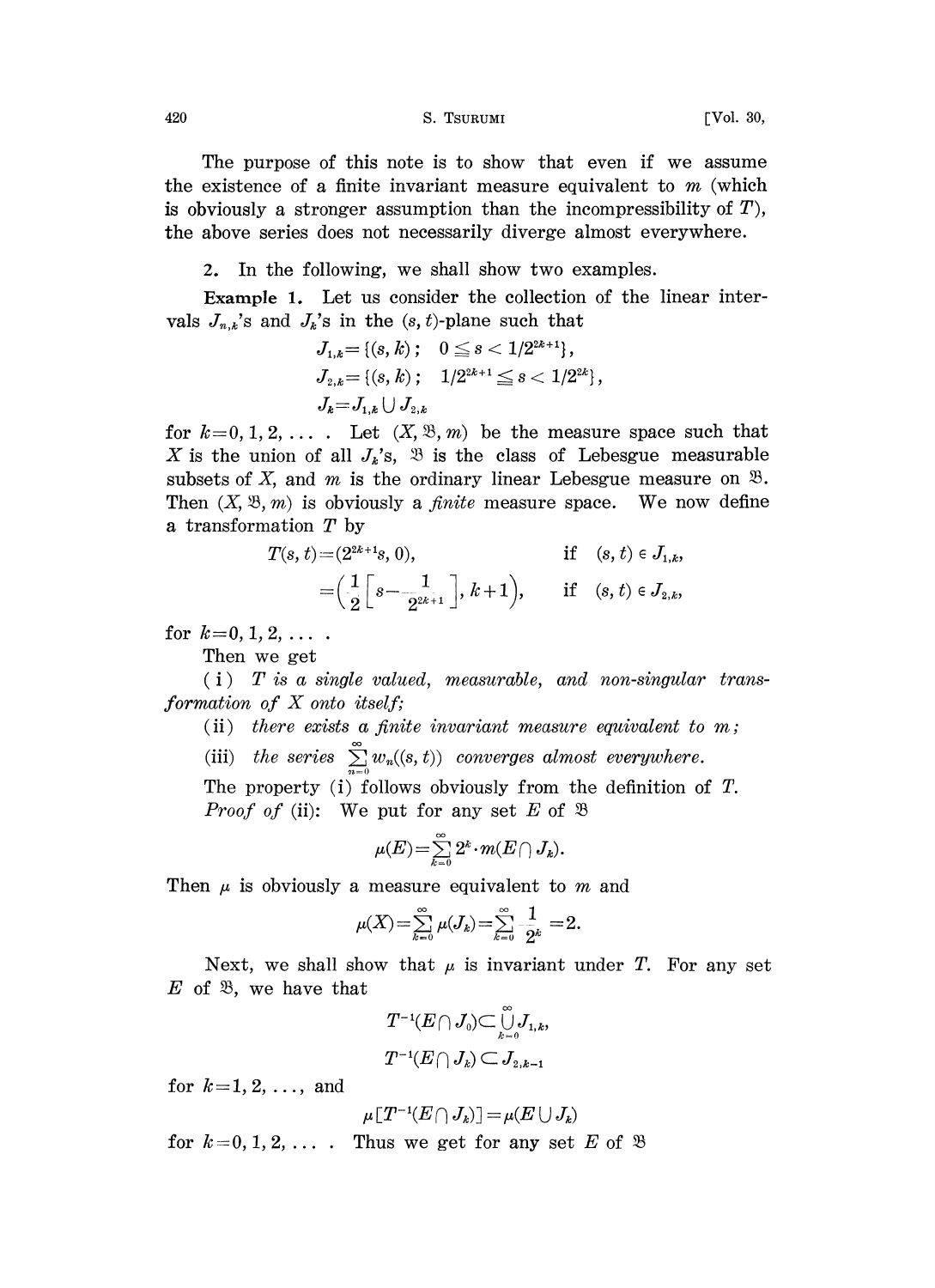No. 6] Note on an Ergodic Theorem 421

$$
\mu(T^{-1}E) = \mu \left[ T^{-1}(\bigcup_{k=0}^{\infty} (E \cap J_k)) \right] = \sum_{k=0}^{\infty} \mu \left[ T^{-1} (E \cup J_k) \right]
$$
  
= 
$$
\sum_{k=0}^{\infty} \mu(E \cap J_k) = \mu(E),
$$

which is the required.

*Proof of* (iii): From the definition of w, it is easy to see that

$$
w((s, t)) = \frac{3}{2}, \quad \text{if } (s, t) \in \bigcup_{k=0}^{\infty} J_{1,k},
$$
  
=  $\frac{1}{2}, \quad \text{if } (s, t) \in \bigcup_{k=0}^{\infty} J_{2,k}.$ 

We shall now define a new single valued transformation  $\varphi$  of  $J_0$  onto itself by

$$
\varphi((s,0))\!=\!([2s],0),
$$

where  $\{x\}$  denotes the fractional part of x. Then we have, for any point  $(s, 0)$  of  $J_0$  and  $n=0, 1, 2, ...$ ,

$$
w(T^n(s, 0)) = w(\varphi^n(s, 0)),
$$
  
(1) 
$$
w_n((s, 0)) = w((s, 0)) \cdot w(T(s, 0)) \cdot \cdot \cdot w(T^{n-1}(s, 0))
$$

$$
= w((s, 0)) \cdot w(\varphi(s, 0)) \cdot \cdot \cdot w(\varphi^{n-1}(s, 0)).
$$

Hence, let f be the characteristic function of  $J_{1,0}$ , then we have by Raikov's theorem [3] that for almost all points  $(s, 0)$  of  $J_0$ 

(2) 
$$
\lim_{n\to\infty}\frac{1}{n}\sum_{i=0}^{n-1}f(\varphi^i(s,0))=\int_{J_0}f dm=m(J_{1,0})=\frac{1}{2}.
$$

Now we have for any point  $(s, 0)$  of  $J_0$ 

$$
(3) \qquad \qquad \sum_{i=0}^{n-1} f(\varphi^i(s,0))
$$

 $=[Number of elements i's such that  $\varphi^{i}(s, 0) \in J_{1,0}$  for  $0 \leq i \leq n-1]$$ 

 $=[Number of elements i's such that w(\varphi^{i}(s, 0))=3/2 for 0 \le i \le n-1],$ and further, for any point  $(s, 0)$  of  $J_{2,0}$  and  $i=0, 1, 2, \ldots$ ,

$$
w(\varphi^{i}(s, 0)) = \frac{1}{2}.
$$

Thus, from  $(1)$ ,  $(2)$  and  $(3)$ , it follows that for almost all points  $(s, 0)$  of  $J_0$ 

$$
w_n((s, 0)) = O\left(\left(\frac{3}{2} \cdot \frac{1}{2}\right)^n\right) = O\left(\left(\frac{3}{4}\right)^n\right),
$$

so that

$$
\sum_{n=0}^{\infty}w_n((s, 0)) < \infty.
$$

On the other hand, for any point  $(s, t)$  of X, there exists a positive integer  $p(s, t)$  such that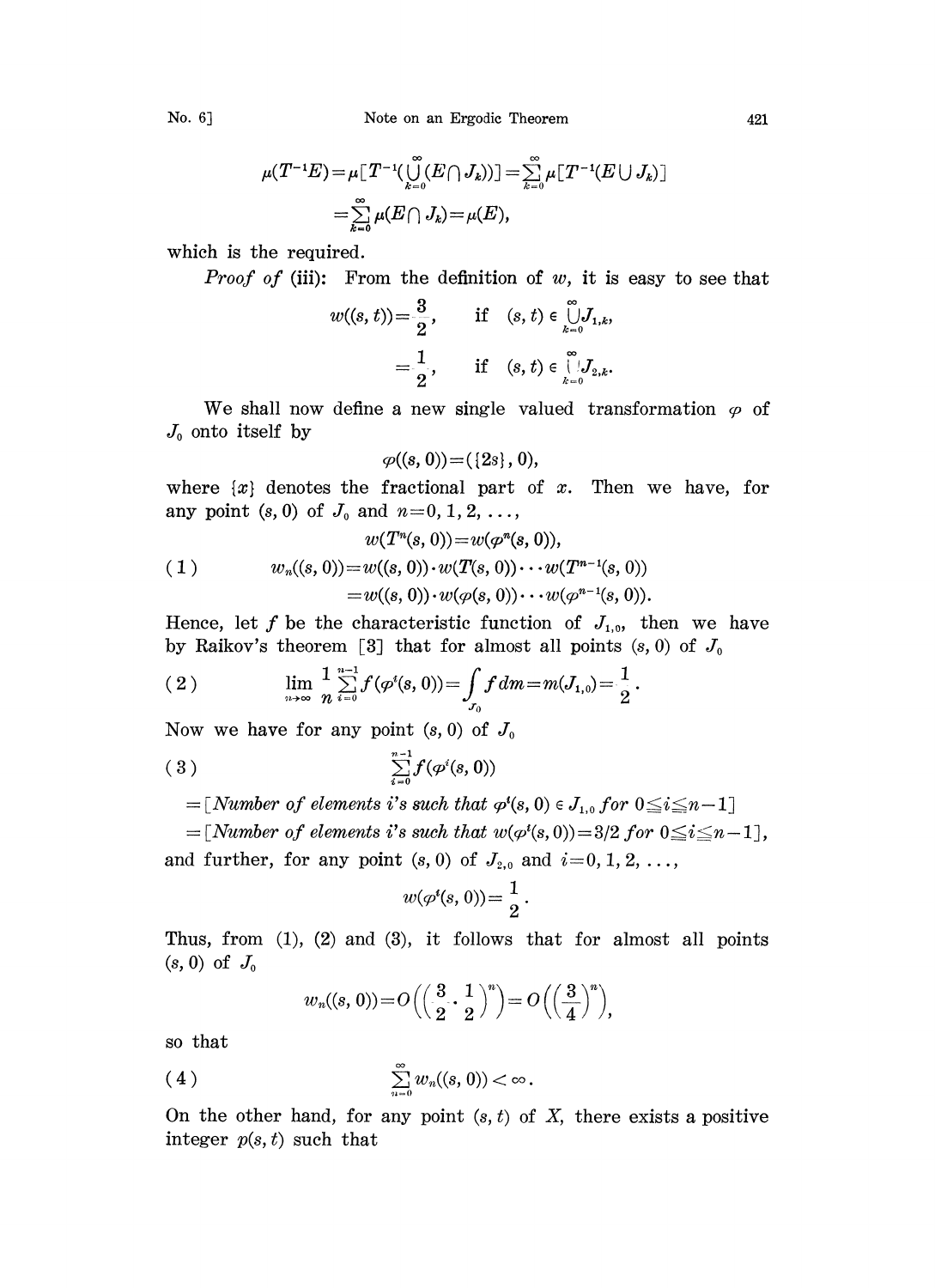[Vol. 30,

$$
(5) \t\t T^{p(s,t)}(s,t) \in J_0.
$$

Then we have by the recurrence formula that for any point  $(s, t)$ of  $X$ 

$$
(6)
$$
\n
$$
\sum_{n=0}^{\infty} w_n((s, t)) = \sum_{n=0}^{p(s, t)-1} w_n((s, t)) + \sum_{n=0}^{\infty} w_{n+p(s, t)}((s, t))
$$
\n
$$
= \sum_{n=0}^{p(s, t)-1} w_n((s, t)) + \sum_{n=0}^{\infty} w_n(T^{p(s, t)}(s, t)) \cdot w_{p(s, t)}((s, t)).
$$

Thus, from  $(4)$ ,  $(5)$  and  $(6)$ , we get

$$
\sum_{n=0}^{\infty}w_n((s,t))<\infty
$$

almost everywhere on  $X$ .

**Remark.** We notice that, in case  $m$  is finite as in Example 1, the series  $\sum_{n=0}^{\infty} w_n(x)$  cannot be uniformly bounded. In fact, if we assume that the series  $\sum_{n=0}^{\infty} w_n(x)$  is uniformly bounded and K is its majorant, then we have

$$
\infty > K \cdot m(X) \geq \int_{X} \sum_{n=0}^{\infty} w_n(x) dm = \sum_{n=0}^{\infty} \int_{X} w_n(x) dm
$$

$$
= \sum_{n=0}^{\infty} \int_{X} w_n(x) dm = \sum_{n=0}^{\infty} m(X) = \infty,
$$

which is a contradiction.

However it will be shown in the following example that the above series may be uniformly bounded for some  $\sigma$ -finite (not finite) measure space and some transformation.

**Example 2.** Let us consider the collection of the linear intervals  $J_{n,k}$ 's and  $J_k$ 's in the  $(s, t)$ -plane such that

$$
J_{1,k} = \{(s,k) \, ; \, 0 \le s < 2^{k-2} \},
$$
  
\n
$$
J_{2,k} = \{(s,k) \, ; \, 2^{k-2} \le s < 2^{k-2} + 2^{k-1} \},
$$
  
\n
$$
J_{1,-k} = \{(s,-k) \, ; \, 0 \le s < 1/2^{2k} \},
$$
  
\n
$$
J_{2,-k} = \{(s,-k) \, ; \, 1/2^{2k} \le s < 1/2^{2k} + 1/2^{2k+1} \}
$$

for  $k=1, 2, ...,$  and

$$
J_{1,0} = \{(s, 0); \quad 0 \le s < 1/2\},
$$
  

$$
J_{2,0} = \{(s, 0); \quad 1/2 \le s < 1/2 + 1/2\},
$$

and

$$
J_k=J_{1,k}\bigcup J_{2,k}
$$

for  $k=0, \pm 1, \pm 2, \ldots$ . Let  $(X, \mathfrak{B}, m)$  be the measure space such that X is the union of all  $J_k$ 's,  $\mathfrak B$  is the class of Lebesgue measurable subsets of  $X$ , and  $m$  is the ordinary linear Lebesgue measure. Then  $(X, \mathfrak{B}, m)$  is a *o-finite* (not *finite*) measure space. We now define a transformation  $T$  by

422